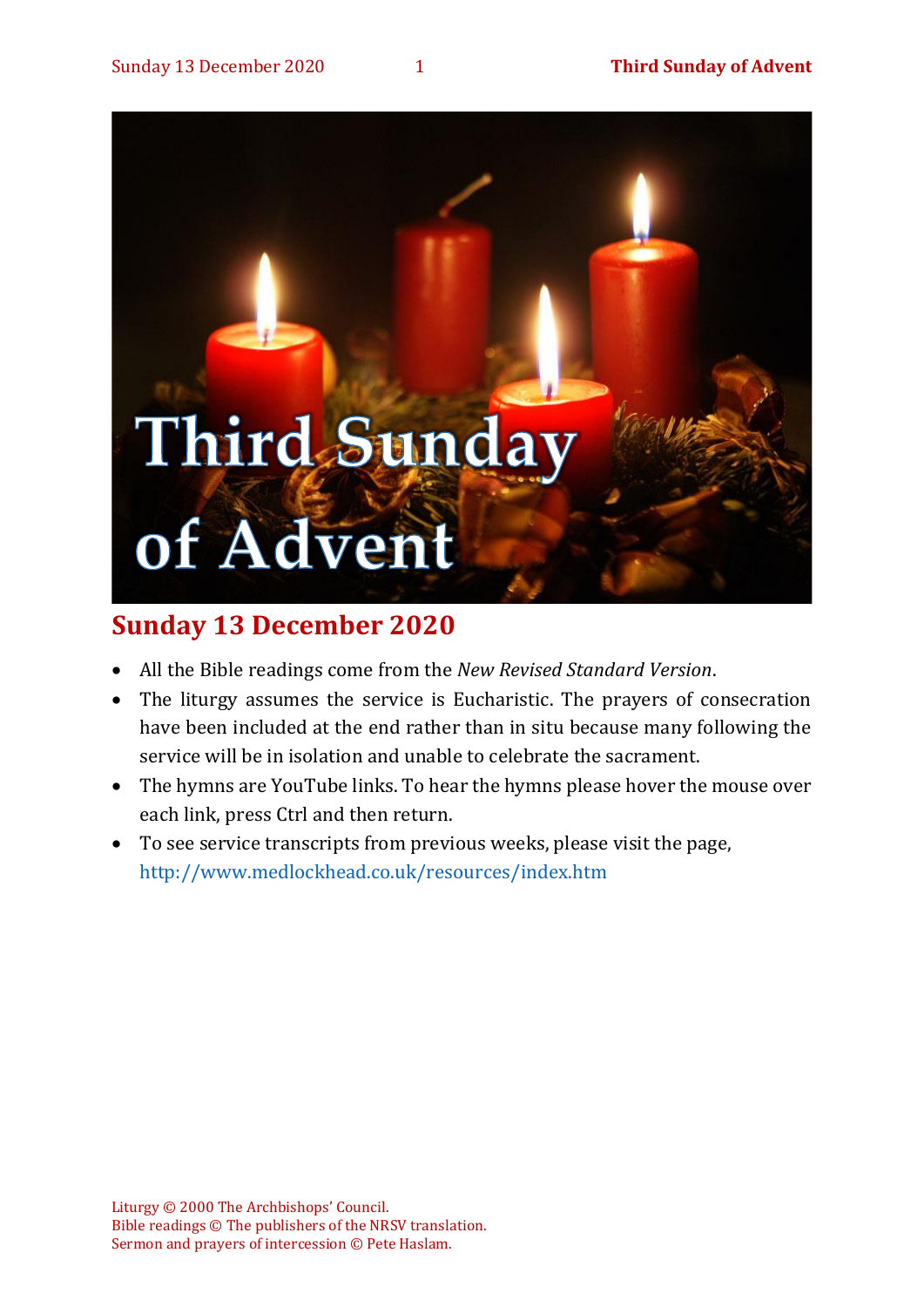#### **Introduction and welcome**

| HYMN 1 Lo, he comes with clouds descending | (please click on the link) |
|--------------------------------------------|----------------------------|
|--------------------------------------------|----------------------------|

#### **The Welcome**

In the name of the Father, and of the Son, and of the Holy Spirit

All **Amen.**

The Lord be with you

All **And also with you.**

#### **The Preparation**

All **Almighty God,**

**to whom all hearts are open, all desires known, and from whom no secrets are hidden: cleanse the thoughts of our hearts by the inspiration of your Holy Spirit, that we may perfectly love you, and worthily magnify your holy name; through Christ our Lord. Amen.**

Our Lord Jesus Christ said:

The first commandment is this: 'Hear, O Israel, the Lord our God is the only Lord. You shall love the Lord your God with all your heart, with all your soul, with all your mind,

and with all your strength.'

And the second is this: 'Love your neighbour as yourself.' There is no other commandment greater than these. On these two commandments hang all the law and the prophets. All **Amen. Lord, have mercy.**

#### A voice cries out in the wilderness 'Make straight the way of the Lord'. So let us listen, and turn to the Lord in penitence and faith, firmly resolved to keep God's commandments and to live in love and peace with all.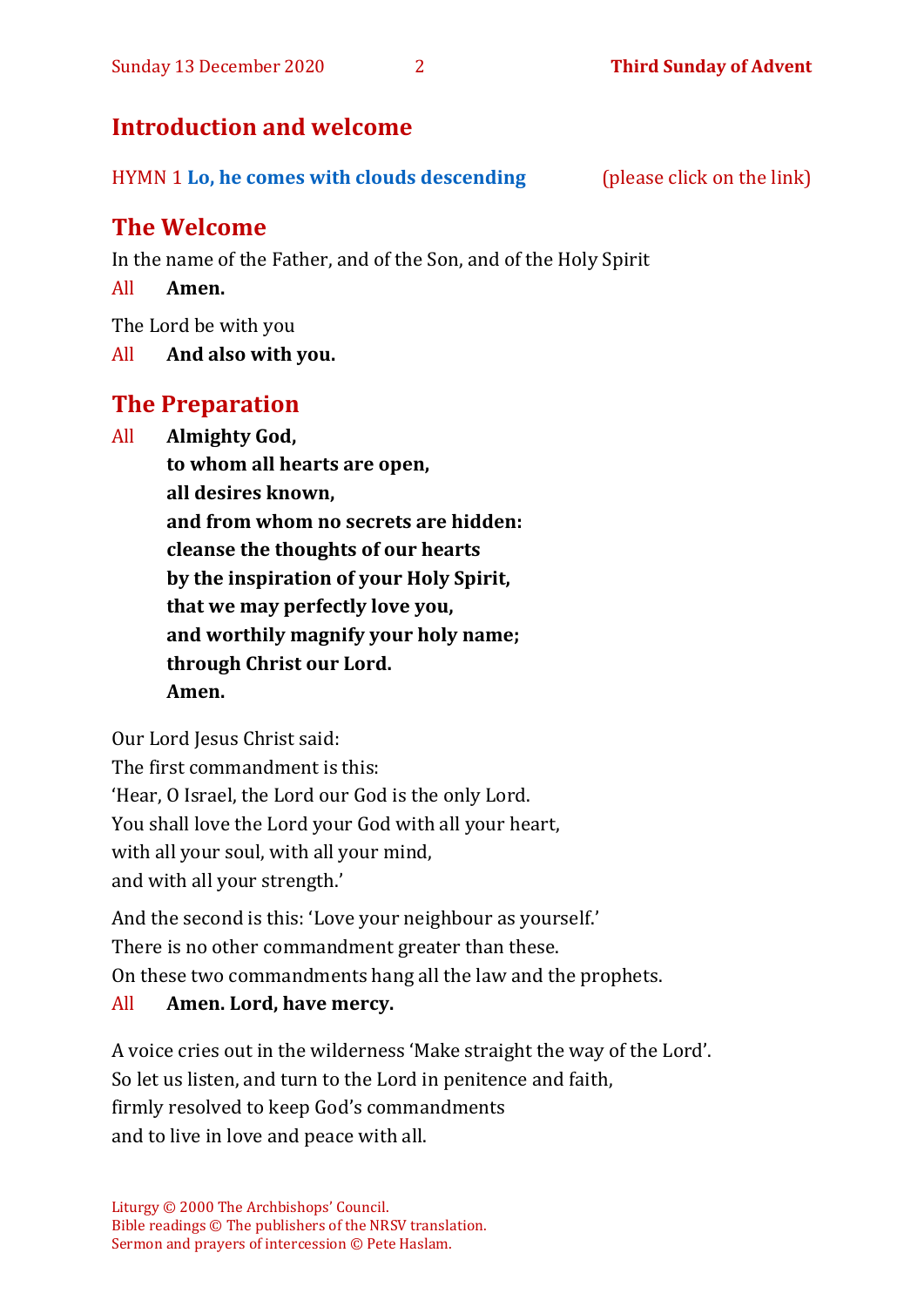All **Almighty God, our heavenly Father, we have sinned against you and against our neighbour in thought and word and deed, through negligence, through weakness, through our own deliberate fault. We are truly sorry and repent of all our sins. For the sake of your Son Jesus Christ, who died for us, forgive us all that is past and grant that we may serve you in newness of life to the glory of your name. Amen.**

Almighty God,

who forgives all who truly repent, have mercy upon you, pardon and deliver you from all your sins, confirm and strengthen you in all goodness, and keep you in life eternal; through Jesus Christ our Lord. All **Amen.**

It's usual to omit the Gloria during Advent.

#### **The Collect for The Third Sunday of Advent**

God for whom we watch and wait, you sent John the Baptist to prepare the way of your Son: give us courage to speak the truth, to hunger for justice, and to suffer for the cause of right, with Jesus Christ our Lord. All **Amen.**

#### **First reading**

A reading from the Book of the Prophet Isaiah

The spirit of the Lord God is upon me, because the Lord has anointed me; he has sent me to bring good news to the oppressed, to bind up the brokenhearted, to

Liturgy © 2000 The Archbishops' Council. Bible readings © The publishers of the NRSV translation. Sermon and prayers of intercession © Pete Haslam.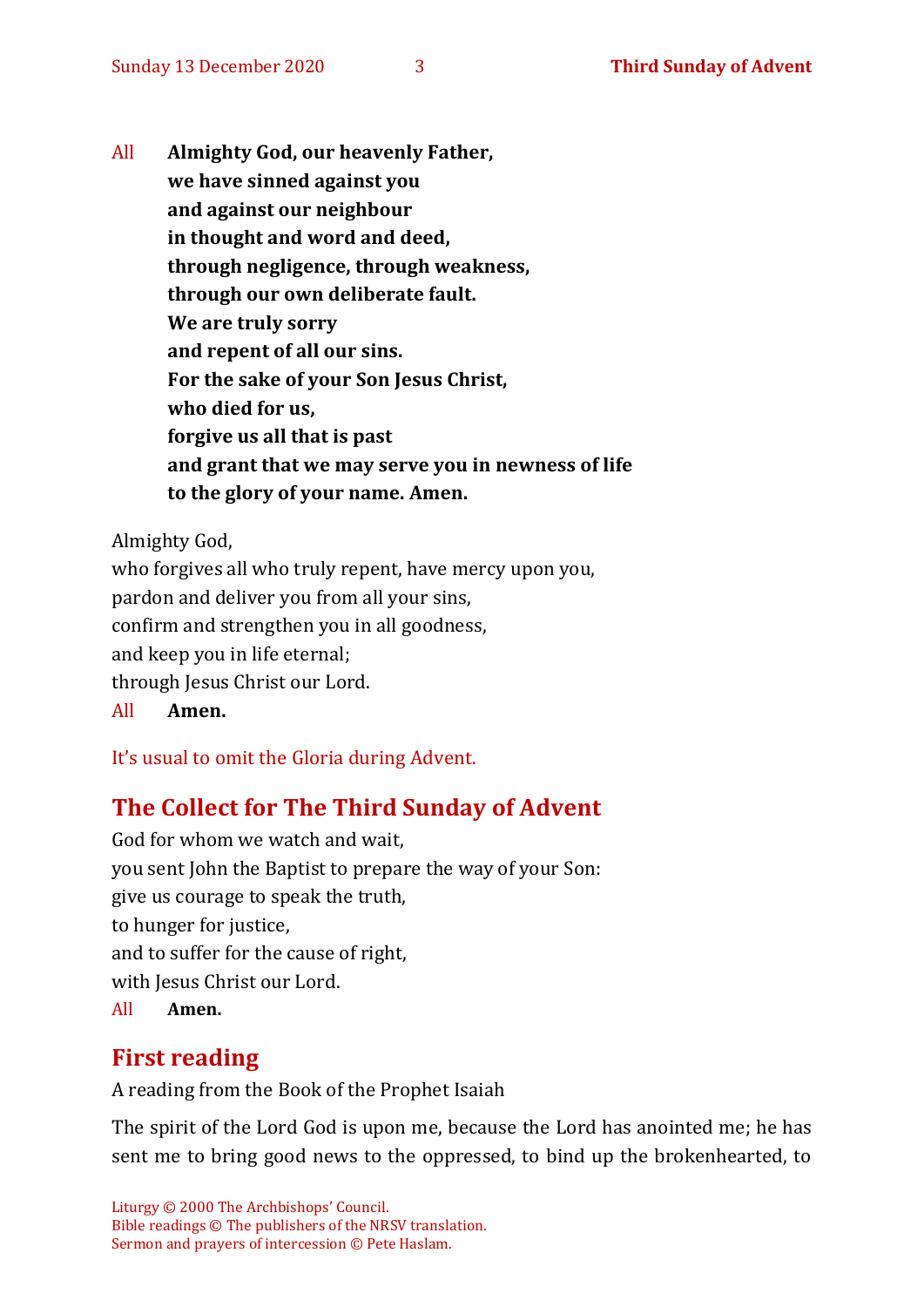proclaim liberty to the captives, and release to the prisoners; to proclaim the year of the Lord's favour, and the day of vengeance of our God; to comfort all who mourn; to provide for those who mourn in Zion—to give them a garland instead of ashes, the oil of gladness instead of mourning, the mantle of praise instead of a faint spirit. They will be called oaks of righteousness, the planting of the Lord, to display his glory.

They shall build up the ancient ruins, they shall raise up the former devastations; they shall repair the ruined cities, the devastations of many generations. Strangers shall stand and feed your flocks, foreigners shall till your land and dress your vines; but you shall be called priests of the Lord, you shall be named ministers of our God; you shall enjoy the wealth of the nations, and in their riches you shall glory. Because their shame was double, and dishonour was proclaimed as their lot, therefore they shall possess a double portion; everlasting joy shall be theirs. For I the Lord love justice, I hate robbery and wrongdoing; I will faithfully give them their recompense, and I will make an everlasting covenant with them. Their descendants shall be known among the nations, and their offspring among the peoples; all who see them shall acknowledge that they are a people whom the Lord has blessed.

I will greatly rejoice in the Lord, my whole being shall exult in my God; for he has clothed me with the garments of salvation, he has covered me with the robe of righteousness, as a bridegroom decks himself with a garland, and as a bride adorns herself with her jewels. For as the earth brings forth its shoots, and as a garden causes what is sown in it to spring up, so the Lord God will cause righteousness and praise to spring up before all the nations. *Isaiah 61:1–11*

This is the Word of the Lord

All **Thanks be to God.**

#### **Second reading**

A reading from St Paul's First Letter to the Thessalonians

But we appeal to you, brothers and sisters, to respect those who labour among you, and have charge of you in the Lord and admonish you; esteem them very highly in love because of their work. Be at peace among yourselves. And we urge you, beloved, to admonish the idlers, encourage the faint hearted, help the weak, be patient with all of them. See that none of you repays evil for evil, but always seek to do good to one another and to all.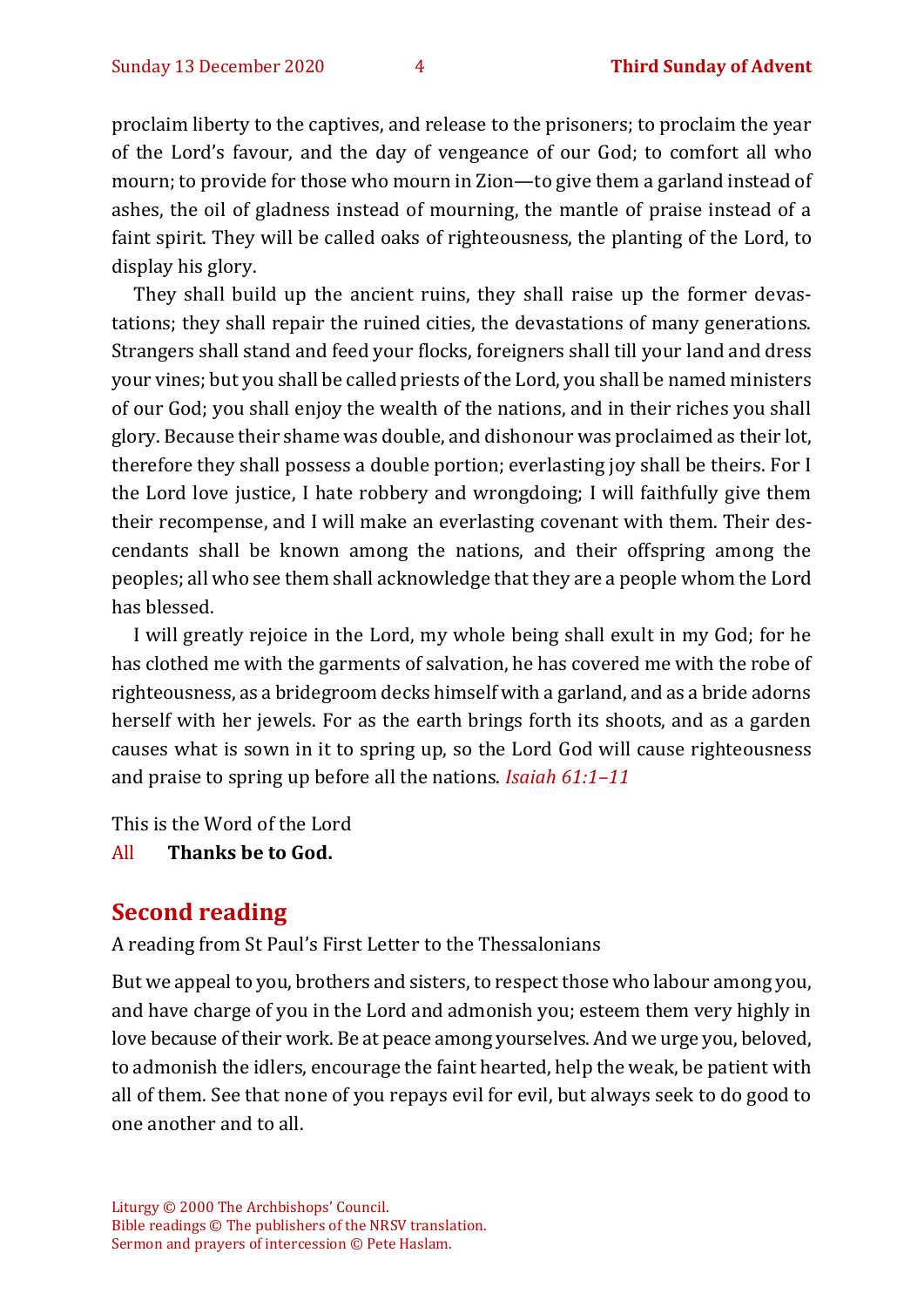Rejoice always, pray without ceasing, give thanks in all circumstances; for this is the will of God in Christ Jesus for you. Do not quench the Spirit. Do not despise the words of prophets, but test everything; hold fast to what is good; abstain from every form of evil.

May the God of peace himself sanctify you entirely; and may your spirit and soul and body be kept sound and blameless at the coming of our Lord Jesus Christ. The one who calls you is faithful, and he will do this. Beloved, pray for us. Greet all the brothers and sisters with a holy kiss. I solemnly command you by the Lord that this letter be read to all of them. The grace of our Lord Jesus Christ be with you. *1 Thessalonians 5:12–28*

This is the Word of the Lord

All **Thanks be to God.**

HYMN 2 **[The Wexford carol](https://youtu.be/1D2kpeqLiiA)** (please click on this link to hear the hymn)

#### **Gospel reading**

Hear the Gospel of our Lord Jesus Christ according to John

#### All **Glory to you O Lord.**

There was a man sent from God, whose name was John. He came as a witness to testify to the light, so that all might believe through him. He himself was not the light, but he came to testify to the light. The true light, which enlightens everyone, was coming into the world. He was in the world, and the world came into being through him; yet the world did not know him. He came to what was his own, and his own people did not accept him. But to all who received him, who believed in his name, he gave power to become children of God, who were born, not of blood or of the will of the flesh or of the will of man, but of God. And the Word became flesh and lived among us, and we have seen his glory, the glory as of a father's only son, full of grace and truth.

(John testified to him and cried out, 'This was he of whom I said, "He who comes after me ranks ahead of me because he was before me".') From his fullness we have all received, grace upon grace. The law indeed was given through Moses; grace and truth came through Jesus Christ. No one has ever seen God. It is God the only Son, who is close to the Father's heart, who has made him known.

This is the testimony given by John when the Jews sent priests and Levites from Jerusalem to ask him, 'Who are you?' He confessed and did not deny it, but confessed, 'I am not the Messiah.' And they asked him, 'What then? Are you Elijah?' He said, 'I am not.' 'Are you the prophet?' He answered, 'No.' Then they said to him,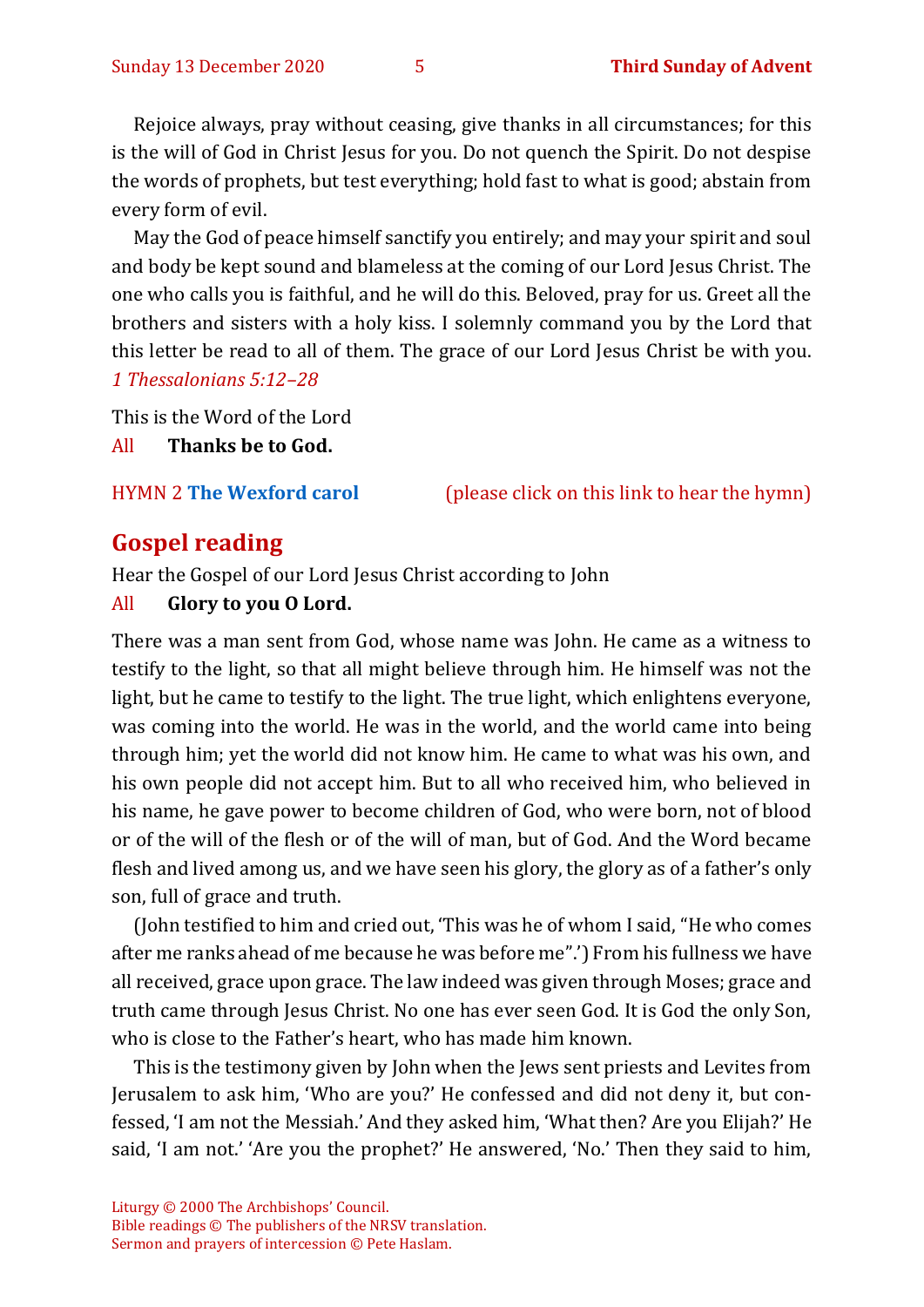'Who are you? Let us have an answer for those who sent us. What do you say about yourself?' He said, 'I am the voice of one crying out in the wilderness, "Make straight the way of the Lord", as the prophet Isaiah said'. Now they had been sent from the Pharisees. They asked him, 'Why then are you baptising if you are neither the Messiah, nor Elijah, nor the prophet?' John answered them, 'I baptise with water. Among you stands one whom you do not know, the one who is coming after me; I am not worthy to untie the thong of his sandal.'

This took place in Bethany across the Jordan where John was baptising. *John 1:6–28*

This is the Gospel of the Lord

#### All **Praise to you O Christ.**

#### **Sermon**

Most of us are busy preparing for Christmas celebrations now. We want to gather with family and friends, within our bubble and feast, give gifts and remember the coming of Christ into the world 2,000 years ago.

As I get older, I notice how it feels that last year's Christmas celebration couldn't have been more than 6 months ago! But when we were children Christmas seemed to take a very long time to come around again, didn't it? It seems that when we are really looking forward to something the time just drags.

And God's people through the ages have felt that way about the coming of Christ. Now our first passage from Isaiah 61:1–4, and 8–11 is one of the first places in Scripture that the people are given new hope of their long-expected Messiah. This is the announcement of good tidings from God that the Old Testament prophet declares to the people.

Though everything has been distressful and the people have been downtrodden there is hope coming. He describes it as a *year* of the Lord's favour and also a *day* of vengeance. This reminds us that God has a constant attitude of favour and grace toward us and when judgment is necessary it is brief and swift.

The Spirit of the Lord promised someone was coming to bind up their wounds and proclaim liberty to the captives and give them beauty for ashes and the oil of gladness and a garment of praise for a spirit of heaviness or depression.

Literally there would be comfort for every sad situation they were in. That's what we all want for Christmas, isn't it?

This was a prophecy concerning the birth of Jesus and the coming Messiah. But the people still had to wait over 400 years before their deliverer came on the scene. He was born in Bethlehem and took the same time as any normal boy to grow up.

And it wasn't until he was about thirty years old that Jesus began His public ministry by calling for the scroll of Isaiah and reading this very portion of scripture,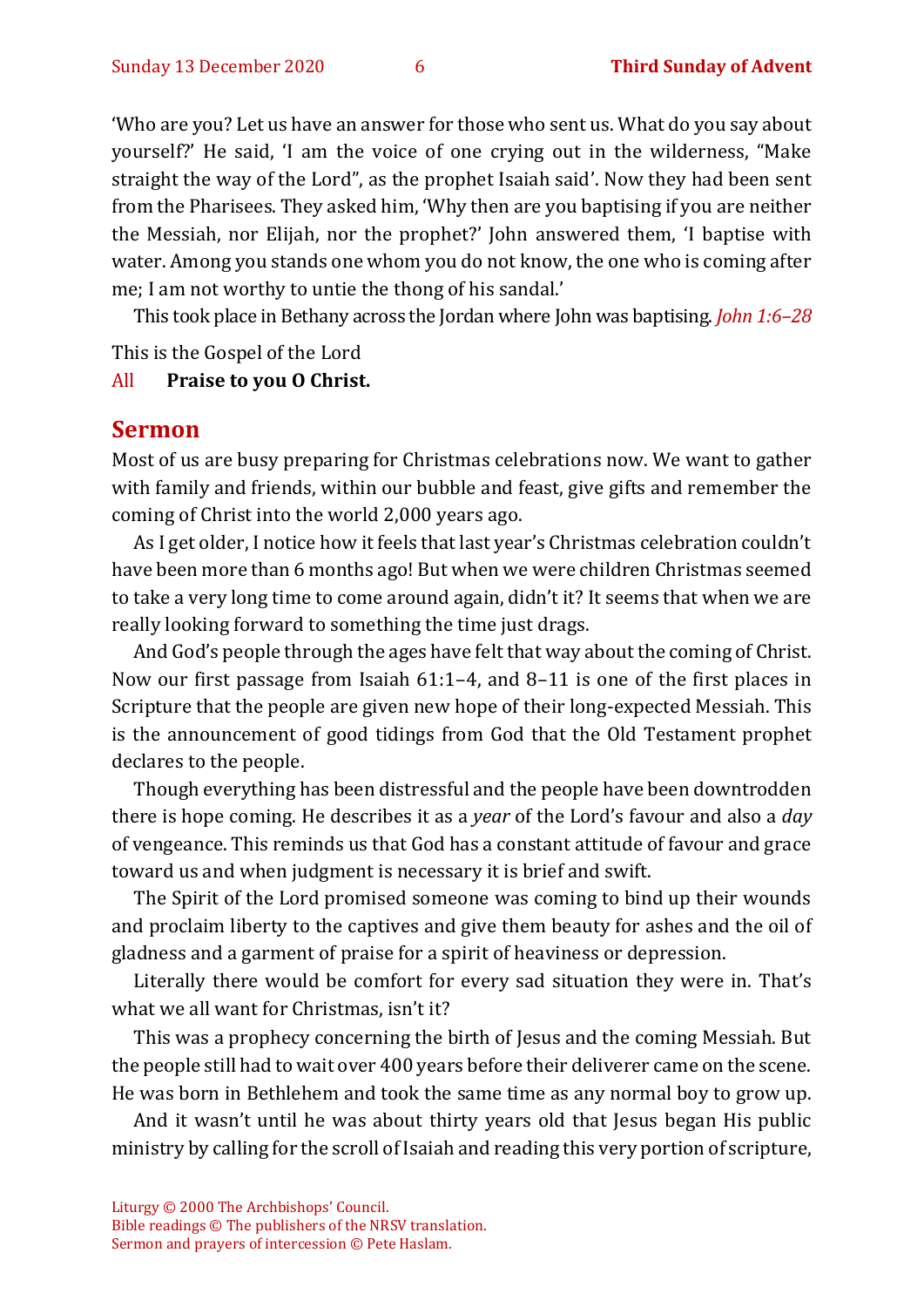telling them that on this day that particular scripture was fulfilled before their eyes.

We know that Jesus went about healing and doing well and we know that when he left to return to glory He said we would do even greater things in his absence through the work of the Holy Spirit in us. So the Christian faith is marked by a joyful soul and a sense of faith and hope in the future no matter how dark the clouds of doubt appear. Miracles occur all around us in answer to prayers and the work of so many servants of God everywhere.

Our Gospel passage from John tells us that John the Baptist introduced Jesus to the Jews as their Promised One.

The four gospels are often referred to as synoptic because they tell the same stories of the life of Jesus from different points of view; John leaves out our famous Christmas nativity stories. He is more concerned that we know the grown-up Jesus is their long-awaited Messiah.

And in verse one he begins at the very beginning when Jesus was the WORD in the creation story and now the word of God has become flesh and dwelt among them. The hundreds of years of waiting are now over.

You see the Old Testament had revealed God's standard of righteousness in precept and principle, but now God was revealed in the person of Jesus Christ. The people had thought maybe John was the Christ since he had been baptizing people. They sent a committee of leaders to ask who he was. They asked if he was Elijah or the prophet who was predicted to come in the Spirit of Moses.

(I think it is interesting to note here that they were expecting these two to return to earth again and they actually did return with Jesus on the Mount of Transfiguration!)

So the scribes and Pharisees were familiar with prophecies but mixed up on the signs and the timing. That's easy for all of us to do. The scriptures give us many clues that are cloaked in mystery now but will become easy to see AFTER they happen. But we are to believe and be prepared for what the Lord has promised.

John the Baptist said he was not the Christ, nor any of the men they thought he might be, but he was appointed by God as a witness to the one who was the true light of the world.

I read a story about a father with three sons and he tried an interesting experiment with them. He said he would give his entire inheritance to the one who could fill a room completely with something they could buy for only a few dollars. The first son bought feathers but was not able to completely fill the room with them because they kept on packing down. The second son tried straw but found it was taking a lot of money and the room was still not filled. The third son bought one candle and a match and lit the candle and filled the room with light!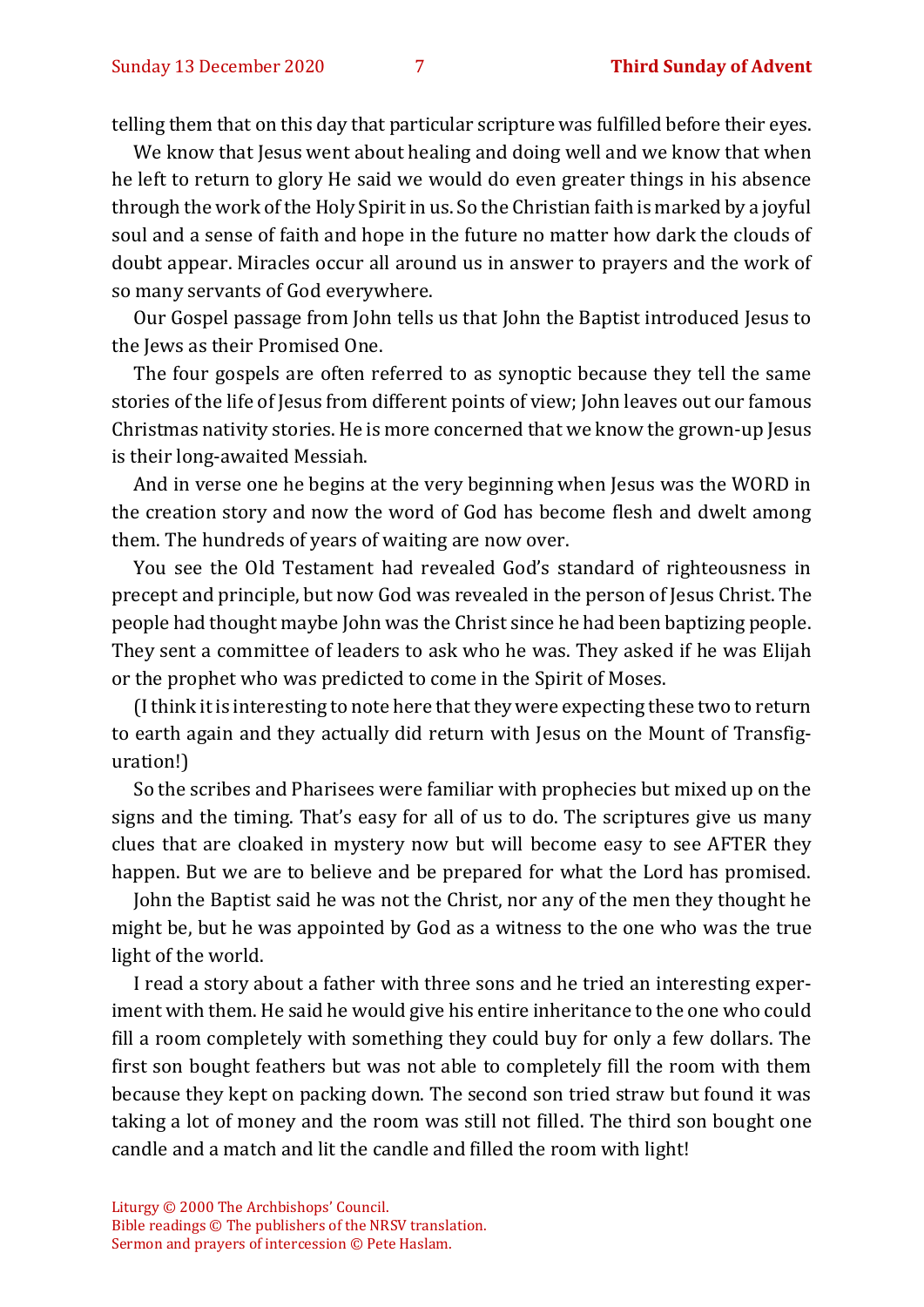Jesus is the light which shines in the darkness of our world He gives us security in this life and in the life to come.

When John explained his purpose he quoted Isaiah saying they should make the paths straight to prepare for the way of the Lord.

Everything and everyone needs straightening up to prepare for the Lord's coming. Just think how much preparation we make for company coming at Christmas and at other times! We must prepare our HEARTS for Christ to come in and abide with us. Now we know that life is hard and it doesn't always turn out like a television movie, does it? Nope, aging isn't always easy but no amount of suffering can prohibit the kind of joy the Bible tells us is given to us by the Holy Spirit.

We have the oil of gladness that comes to our battle-weary souls as we discover that through it all God is faithful. We know that what we see here and now is not all there is and doom is not our destiny. We don't know what the future holds but we know WHO holds our future.

In our New Testament reading from Paul's Letter to the Thessalonians we are told how to live in expectant faith until the final coming of our Lord Jesus Christ.

Paul is coming to the end of his first letter to the Thessalonians and he pens a string of advice in short sentences kind of like a mother when she sends her child off to university. (You know, like, 'be careful, don't walk on campus alone at night, study hard, take your vitamins, call us often'… etc.).

Paul writes that we know that God is doing His job and our job is to: rejoice always, pray without ceasing and give thanks in all circumstances. We shouldn`t give thanks FOR the circumstances but IN the circumstances. We must remind ourselves of the many times God has gotten us through tough times before and now counting our blessings keeps us focused on what God is able to do.

It's then we are promised that God's peace will keep our spirit, soul and body blameless at the coming of our Lord Jesus Christ.

We know the scriptures tell us that Jesus is coming again. We look forward to the promise of this second coming as they looked forward to His first appearance.

#### **The Creed**

Do you believe and trust in God the Father, the source of all being and life, the one for whom we exist?

#### All **We believe and trust in him.**

Liturgy © 2000 The Archbishops' Council. Bible readings © The publishers of the NRSV translation. Sermon and prayers of intercession © Pete Haslam.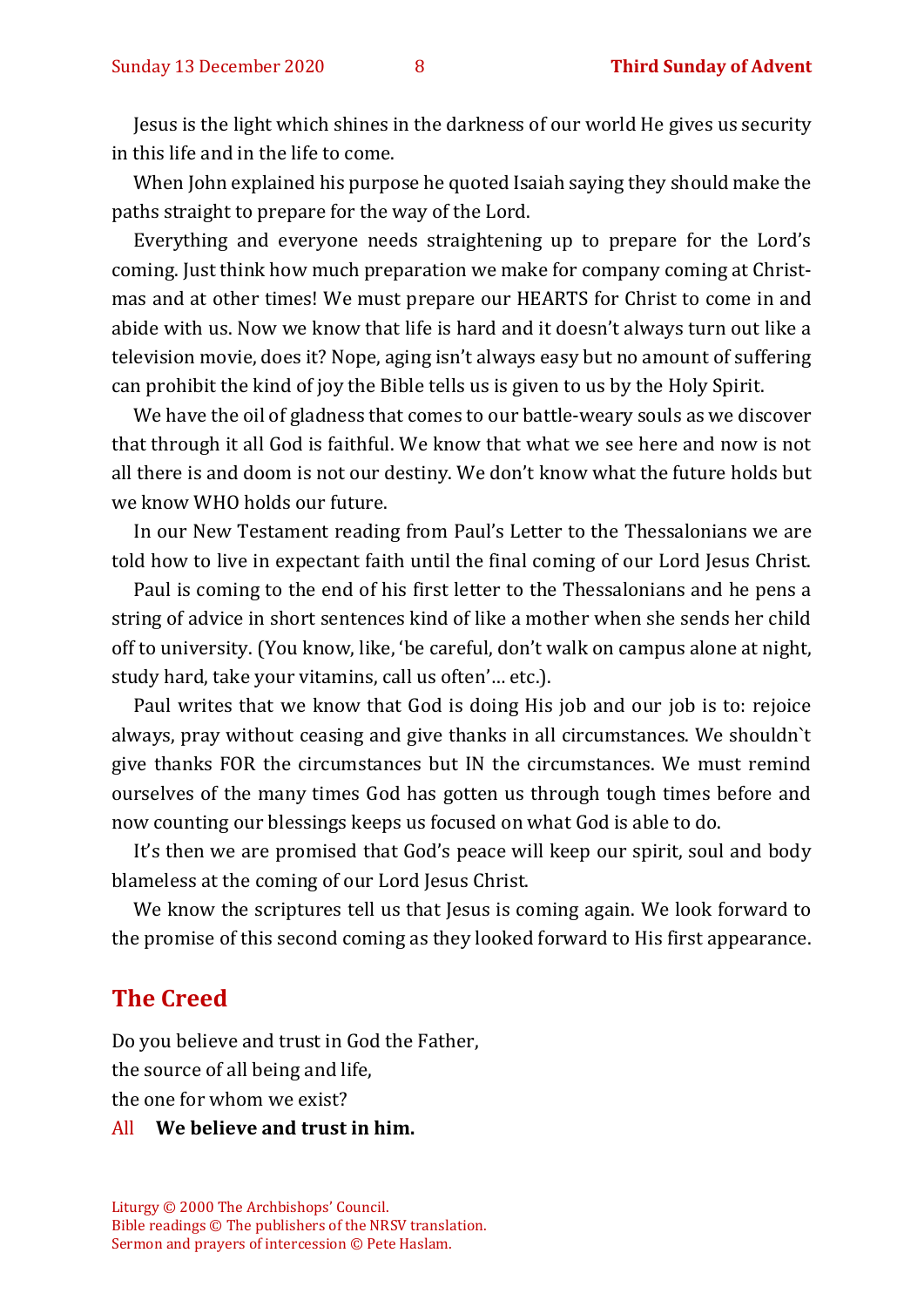Do you believe and trust in God the Son, who took our human nature, died for us and rose again?

#### All **We believe and trust in him.**

Do you believe and trust in God the Holy Spirit, who gives life to the people of God and makes Christ known in the world?

#### All **We believe and trust in him.**

This is the faith of the Church.

All **This is our faith. We believe and trust in one God, Father, Son and Holy Spirit. Amen.**

#### **Prayers of intercession**

Mindful of the words of the prophet Isaiah, we gather our thoughts and prayers with hope and humbly call on God to help us in our needs.

Holy God, as we wait in joyful hope for the coming of Christ our Saviour we ask that you will answer our prayers and make us a holy people, fit to greet him with eager hearts. May our Church leaders be blessed with wisdom and holiness to guide us through this season of Advent, to a holy, peaceful and joyful Christmas. We raise before you our Churches here in the East Oldham and ask with eager longing for the return of Christ: may our Advent celebrations help all who join with us to prepare a place in their hearts and homes for you and your son Jesus Christ our Lord

*(Short Silence)*

Lord in your mercy

#### All **Hear our prayer**

Creator God, help the leaders of nations to seek that justice and peace which come from the Word of God, may there be good news for the poor and the broken hearted; release for those illegally or wrongly imprisoned and an end to the conflicts throughout the world which lead to so much grief and mourning. We pray too for all those who strive to rebuild in places which have been ravaged by war or natural disaster

#### *(Short Silence)*

Lord in your mercy

#### All **Hear our prayer**

Liturgy © 2000 The Archbishops' Council. Bible readings © The publishers of the NRSV translation. Sermon and prayers of intercession © Pete Haslam.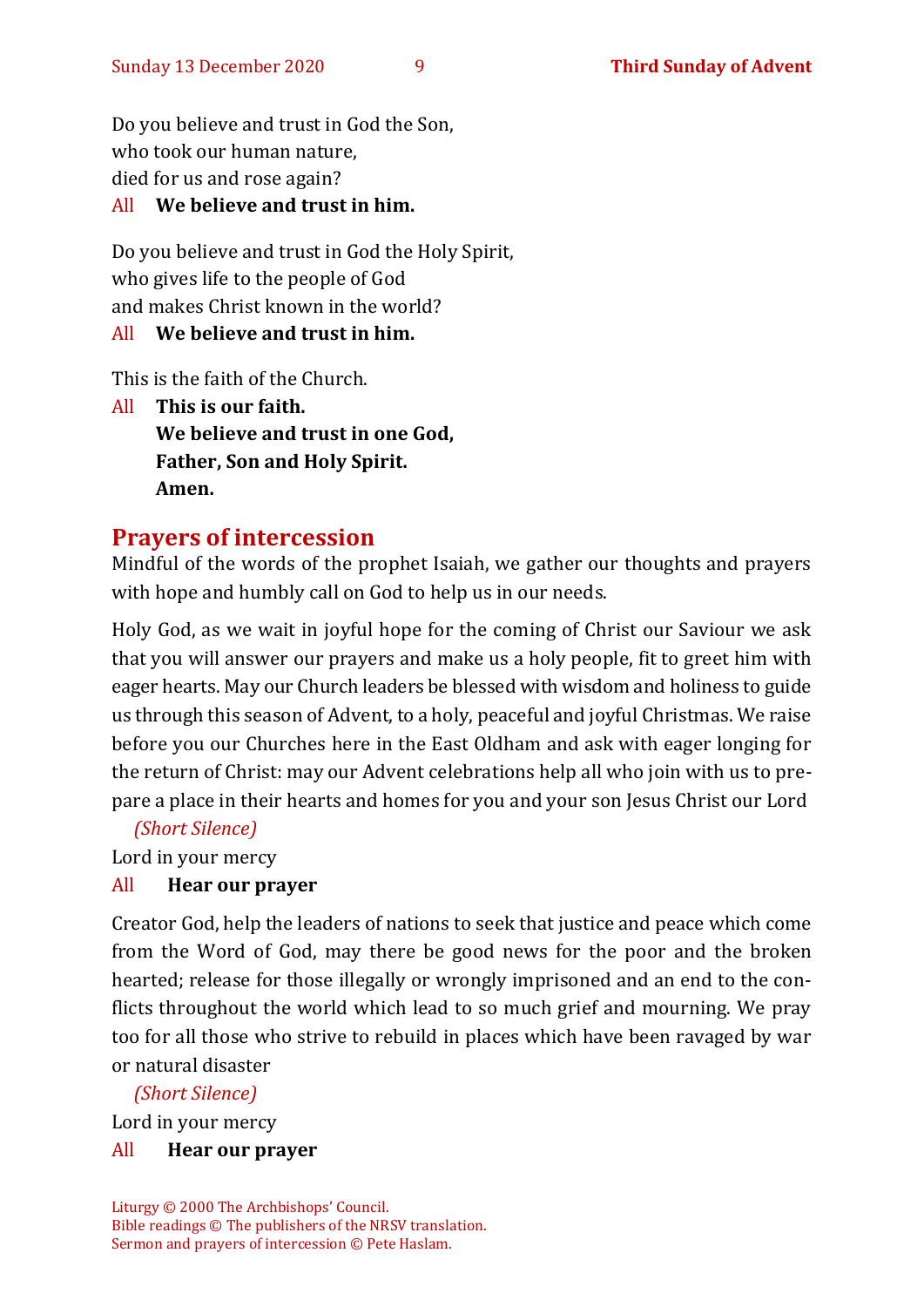Father God, your son Jesus you lived an ordinary life in Nazareth, with human parents, brothers and sisters. He understands the difficulties faced in families. We pray for all of those providing support for troubled families and strengthening our community life. We especially pray for our family members who have not yet heard of the coming of Christ and that this Christmas they may hear and believe the Good News and receive the gift of the Christ Child.

*(Short Silence)*

Lord in your mercy

#### All **Hear our prayer**

Merciful God, may your blessing be upon all those who are in pain or sickness, those who are anxious or troubled. We know that you are always present with us, even when sometimes you seem far away. Help us to feel your presence when we pass through dark places, and sustain us and all who suffer through our pains and sorrows. In particular, we pray for …

*(Short Silence)*

Lord in your mercy

#### All **Hear our prayer**

Gracious God, may those who have died may be granted the peace of your heavenly kingdom. Give rest to the souls of those who have gone from our lives to meet with you and may they now, released from pain or sorrow, find life eternal at rest in your presence. In particular, we pray for …

*(Short Silence)*

Lord in your mercy

#### All **Hear our prayer**

Faithful God, as we continue this Advent journey, teach us to turn to you in times of joy and pleasure as well as we do when faced with fear and sorrow. Help us to put our differences behind us and to unite behind the great commission of Jesus to make disciples of all nations and all people.

Merciful Father,

All **accept these prayers for the sake of your Son, our Saviour Jesus Christ. Amen.**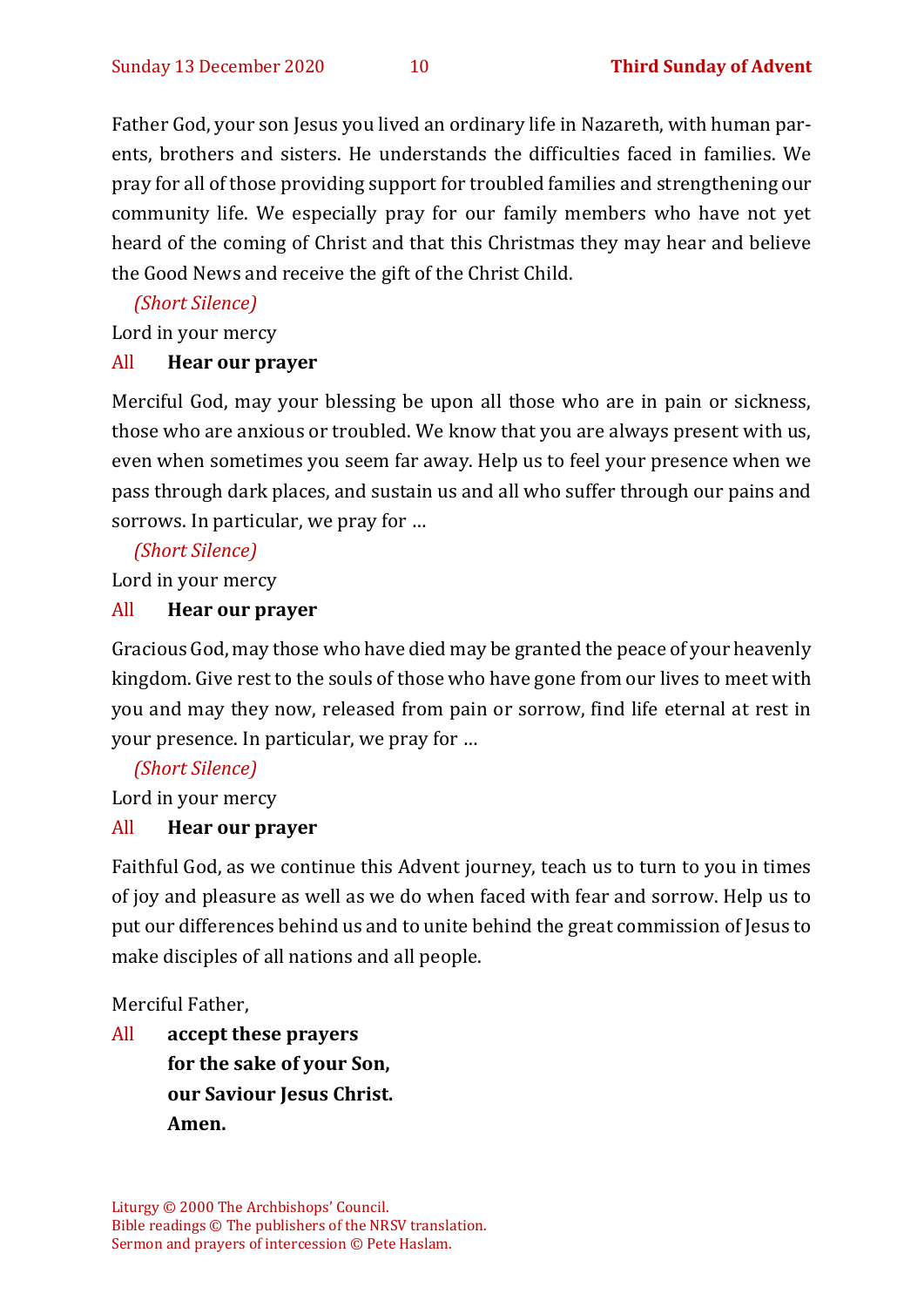#### **The peace**

In the tender mercy of our God the dawn from on high shall break upon us, to shine on those who dwell in darkness and the shadow of death, and to guide our feet into the way of peace.

The peace of the Lord be always with you,

All **And also with you.**

HYMN 3 **[Carol of the bells](https://www.youtube.com/watch?v=GE4PH_Kjy0I)** (please click on this link to hear the hymn)

The liturgy of the Communion Service appears below

## The Dismissal

May God the Father, judge all-merciful, make us worthy of a place in his kingdom.

#### All **Amen**

May God the Son, coming among us in power, reveal in our midst the promise of his glory.

#### All **Amen**

May God the Holy Spirit make us steadfast in faith, joyful in hope and constant in love.

#### All **Amen**

And the blessing of God the Almighty:

Father, Son, and Holy Spirit,

be with you now and remain with you always

#### All **Amen.**

HYMN 4 **[Good Christian men rejoice](https://www.youtube.com/watch?v=SQadcm_dwEM)** (please click on this link to hear the hymn)

Go in peace to love and serve the Lord.

#### All **In the name of Christ. Amen.**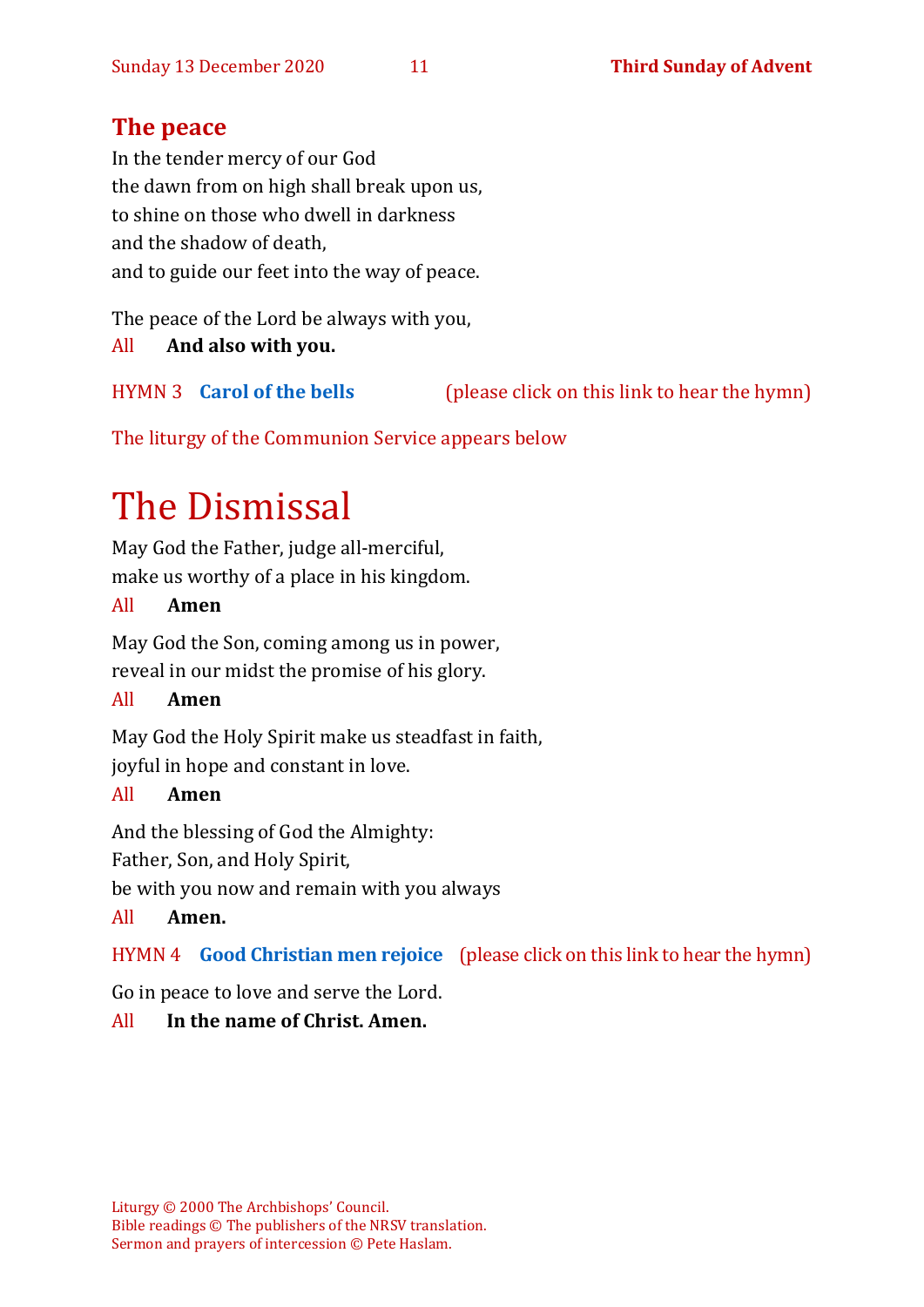## The Liturgy of the Sacrament

#### Eucharistic Prayer (prayer E)

The Lord be with you

#### All **and also with you.**

Lift up your hearts.

#### All **We lift them to the Lord.**

Let us give thanks to the Lord our God.

#### All **It is right to give thanks and praise.**

Father, you made the world and love your creation. You gave your Son Jesus Christ to be our Saviour. His dying and rising have set us free from sin and death. And so we gladly thank you, with saints and angels praising you, and saying,

All **Holy, holy, holy Lord, God of power and might, heaven and earth are full of your glory. Hosanna in the highest. Blessed is he who comes in the name of the Lord. Hosanna in the highest.**

We praise and bless you, loving Father, through Jesus Christ, our Lord; and as we obey his command, send your Holy Spirit, that broken bread and wine outpoured may be for us the body and blood of your dear Son.

On the night before he died he had supper with his friends and, taking bread, he praised you.

He broke the bread, gave it to them and said:

Take, eat; this is my body which is given for you;

do this in remembrance of me.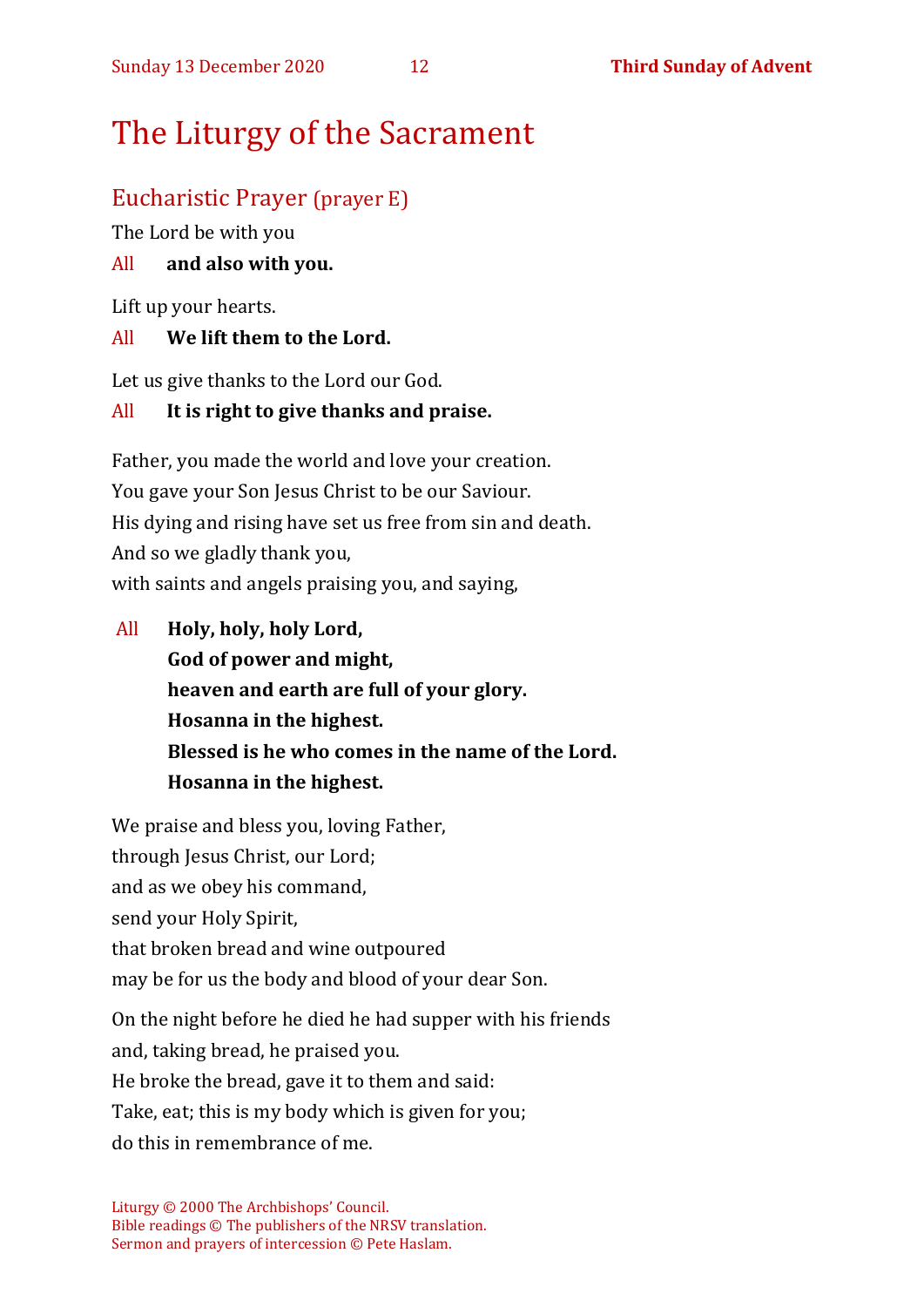When supper was ended he took the cup of wine. Again he praised you, gave it to them and said: Drink this, all of you; this is my blood of the new covenant, which is shed for you and for many for the forgiveness of sins. Do this, as often as you drink it, in remembrance of me.

So, Father, we remember all that Jesus did, in him we plead with confidence his sacrifice made once for all upon the cross.

Bringing before you the bread of life and cup of salvation, we proclaim his death and resurrection until he comes in glory.

Great is the mystery of faith:

#### All **Christ has died. Christ is risen. Christ will come again.**

Lord of all life, help us to work together for that day when your kingdom comes and justice and mercy will be seen in all the earth.

Look with favour on your people, gather us in your loving arms and bring us with St Barnabas and all the saints to feast at your table in heaven.

Through Christ, and with Christ, and in Christ, in the unity of the Holy Spirit, all honour and glory are yours, O loving Father, for ever and ever.

#### All **Amen.**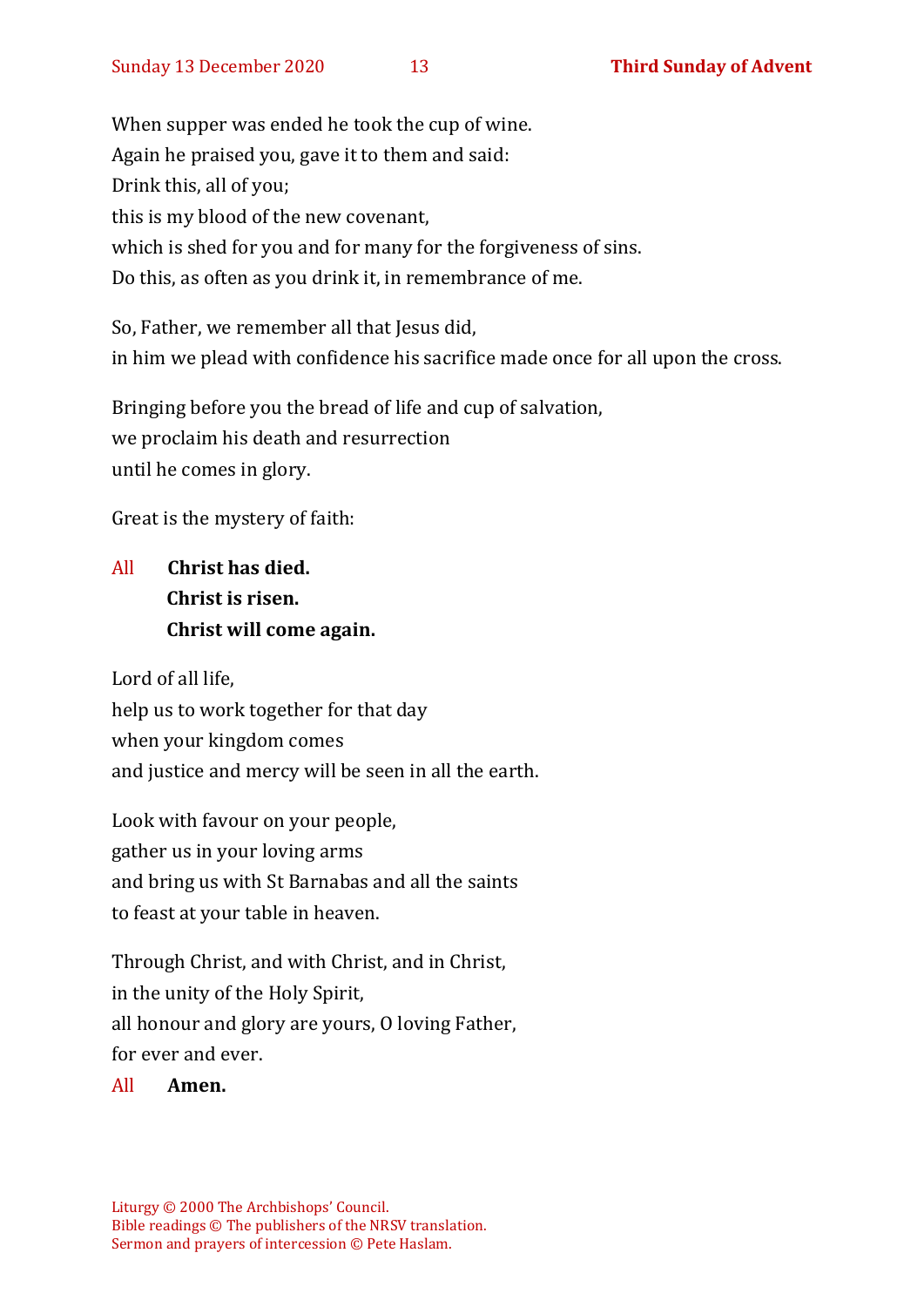#### The Lord's Prayer

As our Saviour taught us, so we pray

All **Our Father in heaven, hallowed be your name, your kingdom come, your will be done, on earth as in heaven. Give us today our daily bread. Forgive us our sins as we forgive those who sin against us. Lead us not into temptation but deliver us from evil. For the kingdom, the power,** 

**and the glory are yours now and for ever. Amen.**

#### Breaking of the Bread

We break this bread to share in the body of Christ.

- All **Though we are many, we are one body, because we all share in one bread.**
- All **Lamb of God,**

**you take away the sin of the world, have mercy on us.**

**Lamb of God, you take away the sin of the world, have mercy on us.**

**Lamb of God, you take away the sin of the world, grant us peace.**

Draw near with faith. Receive the body of our Lord Jesus Christ which he gave for you, and his blood which he shed for you. Eat and drink in remembrance that he died for you, and feed on him in your hearts by faith with thanksgiving.